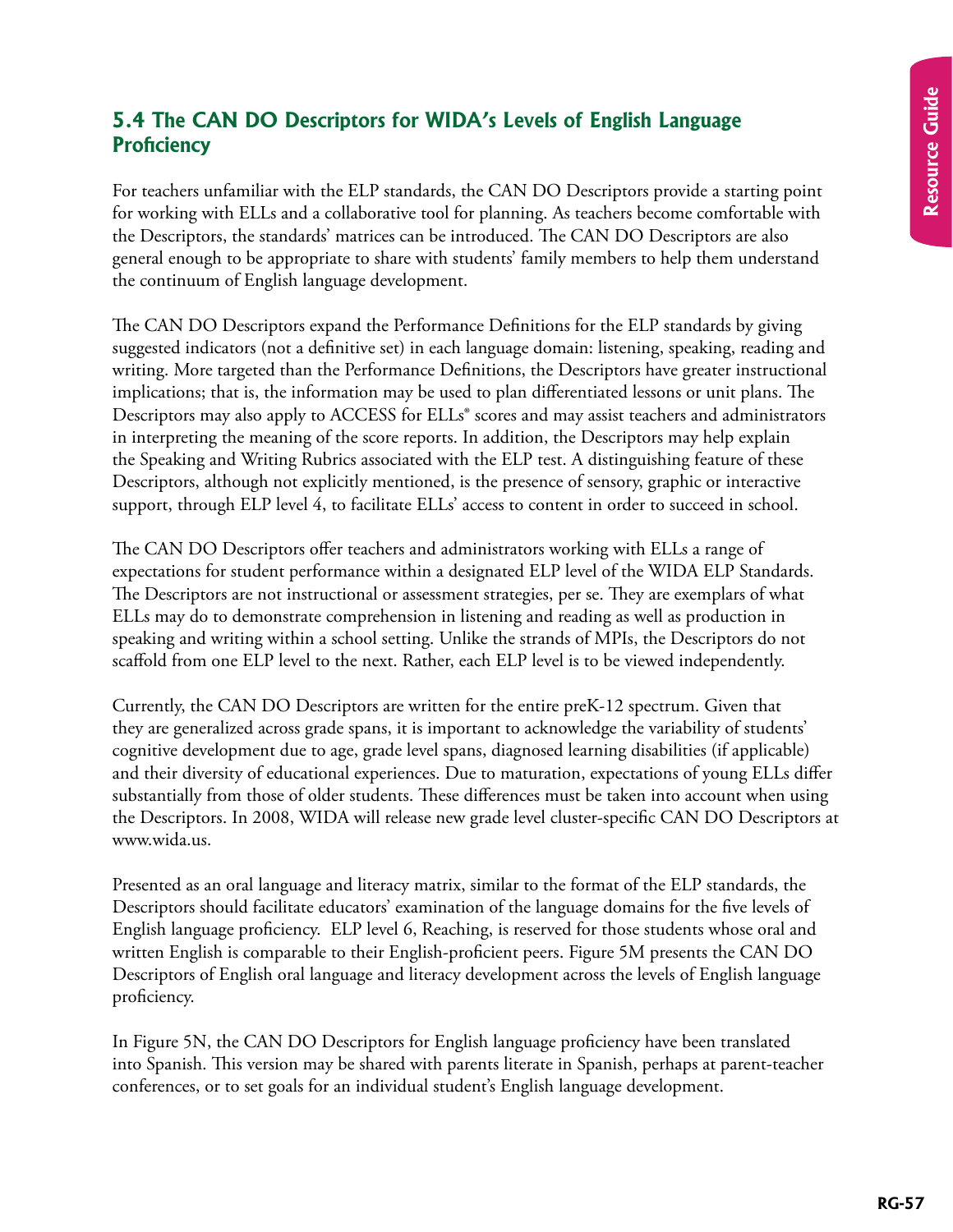## Figure **/-33 &1-Descriptors HQT-VJG-**Levels **QH-**English Language Proficiency, PreK-12

For the given level of English language proficiency, with support, English language learners can: For the given level of English language proficiency, **with support**, English language learners can:

| <b>Level 6 Reaching</b>         |                                                                                                                                                                                 |                                                                                                                                        |                                                                                                                                           |                                                                                                                                                |  |  |
|---------------------------------|---------------------------------------------------------------------------------------------------------------------------------------------------------------------------------|----------------------------------------------------------------------------------------------------------------------------------------|-------------------------------------------------------------------------------------------------------------------------------------------|------------------------------------------------------------------------------------------------------------------------------------------------|--|--|
| Bridging<br>Level 5             | Construct models based<br>Make connections from<br>Draw conclusions from<br>on oral discourse<br>oral information<br>oral discourse                                             | give examples and justify<br>Explain phenomena,<br>Express and defend<br>Engage in debates<br>points of view<br>responses              | explicit and implicit text<br>glean information from<br>Draw conclusions from<br>Conduct research to<br>multiple sources                  | React to multiple genres<br>Author multiple forms/<br>Apply information to<br>genres of writing<br>and discourses<br>new contexts              |  |  |
| Expanding<br>Level 4            | Identify cause and effect<br>functions, relationships<br>Analyze and apply oral<br>from oral information<br>from oral discourse<br>Compare/contrast<br>information              | Offer creative solutions to<br>Discuss stories, issues,<br>Give speeches, oral<br>issues, problems<br>concepts<br>reports<br>$\bullet$ | Find details that support<br>· Interpret information or<br>Identify word families,<br>figures of speech<br>main ideas<br>data             | Summarize information<br>Create original ideas or<br>Edit and revise writing<br>from graphics or notes<br>detailed responses                   |  |  |
| <b>Developing</b><br>Level 3    | Categorize or sequence<br>oral information using<br>Follow multi-step oral<br>information from oral<br>Locate, select, order<br>pictures, objects<br>descriptions<br>directions | Retell stories or events<br>Formulate hypotheses,<br>Describe processes,<br>make predictions<br>procedures                             | Sequence pictures, events,<br>determine meaning of<br>Use context clues to<br>Identify main ideas<br>processes<br>words                   | Describe events, people,<br>expository or narrative<br>processes, procedures<br>Produce bare-bones<br>Compare/contrast<br>information<br>texts |  |  |
| Beginning<br>Level <sub>2</sub> | from oral descriptions to<br>Sort pictures, objects<br>Follow two-step oral<br>objects, illustrations<br>Match information<br>according to oral<br>instructions<br>directions   | Describe pictures, events,<br>Ask WH-questions<br>objects, people<br>Restate facts                                                     | Identify facts and explicit<br>Select language patterns<br>associated with facts<br>Locate and classify<br>information<br>messages        | phrases, short sentences,<br>requested from oral or<br>Produce drawings,<br>written directions<br>Give information<br>Make lists<br>notes      |  |  |
| <b>Entering</b><br>Level 1      | Point to stated pictures,<br>Match oral statements<br>to objects, figures or<br>Follow one-step oral<br>words, phrases<br>illustrations<br>directions                           | Answer WH- (who, what,<br>Name objects, people,<br>when, where, which)<br>questions<br>pictures                                        | Match icons and symbols<br>Identify concepts about<br>print and text features<br>environmental print<br>to words, phrases or<br>$\bullet$ | words, phrases to convey<br>Produce icons, symbols,<br>Label objects, pictures,<br>Draw in response to a<br>diagrams<br>messages<br>prompt     |  |  |
|                                 | <b>TISTENING</b>                                                                                                                                                                | <b>SPEAKING</b>                                                                                                                        | <b>READING</b>                                                                                                                            | <b>MRITING</b>                                                                                                                                 |  |  |

Variability of students' cognitive development due to age, grade level spans, their diversity of educational experiences and diagnosed learning disabilities (if applicable), are to be Variability of students' cognitive development due to age, grade level spans, their diversity of educational experiences and diagnosed learning disabilities (if applicable), are to be considered in using this information. considered in using this information.